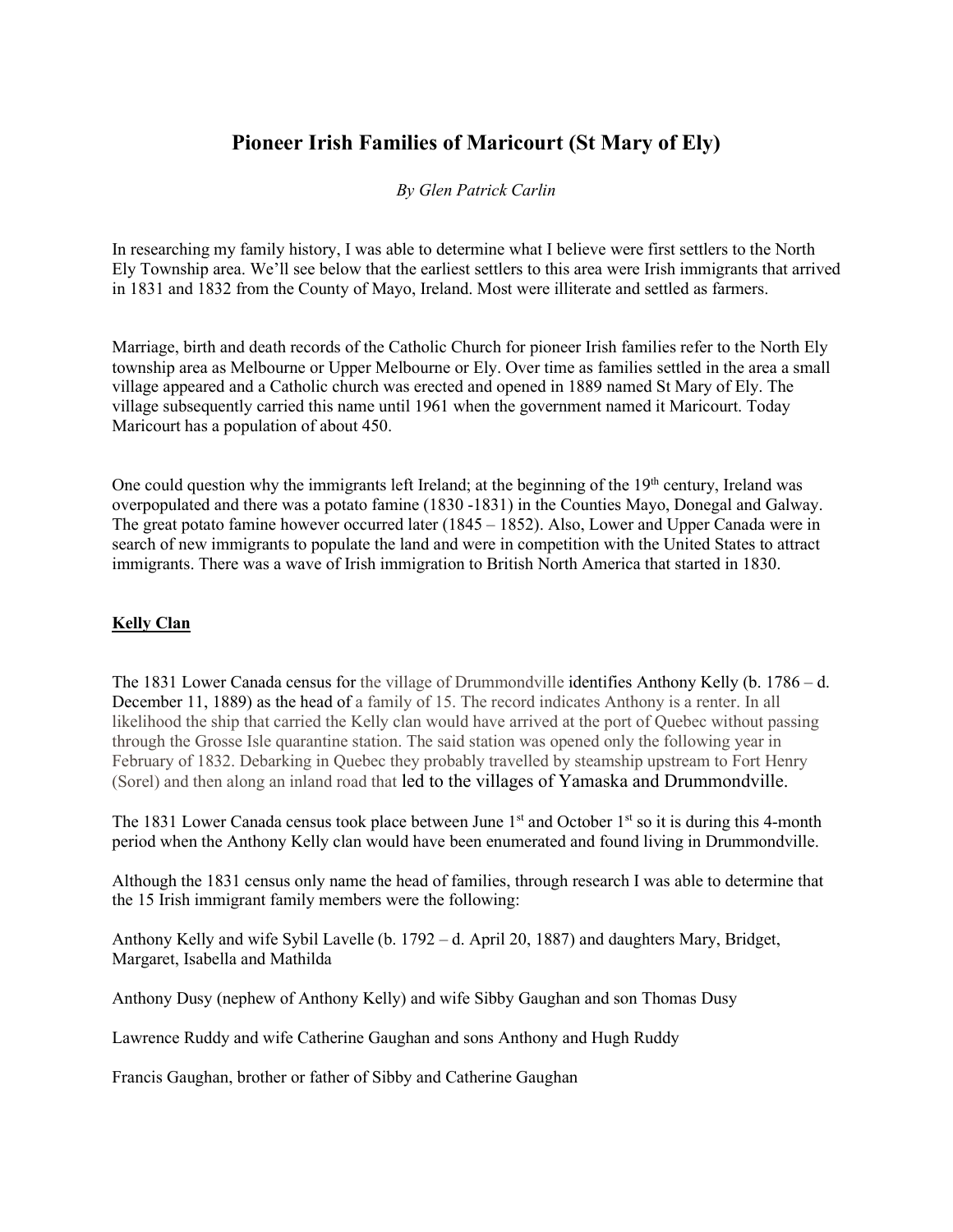The January  $19<sup>th</sup>$ , 1832 birth record of John Ruddy, son of Lawrence Ruddy and Catherine Gaughan indicates that the family clan were now living in the North Ely area. He was baptized at St Frederic Parish in Drummondville. Lawrence Ruddy settled in Range 2 on Lots 190, 191 and 192 in North Ely Township. So, the Kelly Clan likely arrived in the Fall of 1831 before the onset of winter.

The Kelly family homestead was located close by on the North side of what is today known as Chemin de Montréal at the intersection with Chemin Coddington sometimes referred to as Kelly's Corner. These families likely left Drummondville because the earth was too sandy and poor to cultivate.

Anthony Kelly lived a long life, mostly in the St Mary of Ely area for some 58 years (1831 – 1889), he died at the age of 103 years.

### **Carolan Clan**

The next family to arrive to North Ely were those of my ancestors, the Carolan family, headed by Denis Carolan and wife Catherine Malardy in 1832. They were related to the Kelly clan since their son Patrick Carolan was married to Bridget Gaughan, sister of Sibby and Catherine Gaughan that arrived with Anthony Kelly.

Family lore has the Carolan family living in the region of Erris, County Mayo, Ireland, village of Glencullen. The Kelly family were likely neighbours to the Carolans. These families would have travelled by horse driven carts some 250 km from the west of Ireland to the eastern seaport of Dublin.

The Carolan clan counted at least 21 individuals and had a difficult journey, they were aboard the infamous sailing ship the *Carricks* that left Dublin on April 14, 1832. The *Carricks* required 51 days to cross the Atlantic, arriving at Grosse Isle quarantine station, downstream from Quebec City, on June 3, 1832. The Carolans were quarantined for 10 days before their ship could dock at the port of Quebec City on June 13, 1832.

We know that the Carolan family was on board the *Carricks* since Mary Carolan (aged 14) was treated at the Immigrant Hospital on Grosse Isle in 1832. The hospital record\* indicates she was treated for Typhus (ship fever) and was a passenger on board the *Carricks* ship.

*\*Return of Sick treated at Grosse Isle, from the 27th April to the 31st October 1832*, Appendix to the 42nd Volume of the Journals of the House of Assembly of the Province of Lower-Canada, November 19, 1832 (Library and Archives Canada).

The Grosse Isle quarantine station was opened in February 1832 in anticipation of a possible outbreak of cholera from European immigrants. Cholera had affected the British Isles the previous year.

Records from the Port of Quebec<http://www.theshipslist.com/ships/Arrivals/1832b.shtml> note the following:

*"Capt. Park of the Astrea [sailing ship] arrived yesterday, [he] spoke [of] the Carricks, [commandeered by Captain James] Hudson, [ship came] from Dublin, at Grosse Ile, on Saturday. The Carricks lost 42*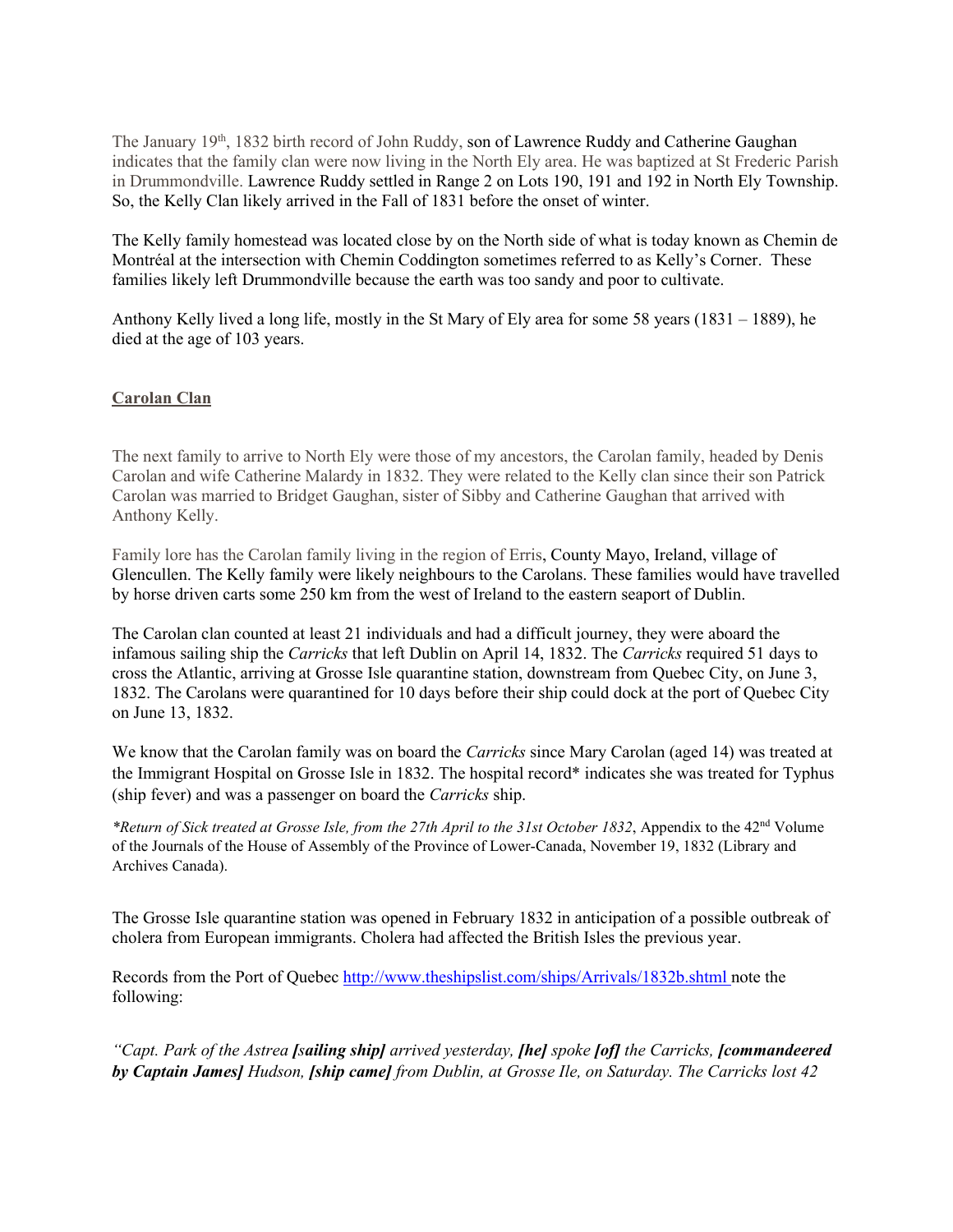*passengers, her carpenter and one boy, on the passage, from some unknown disease. The remainder of the passengers and crew are now in good health."* 

The notice below was published by the Quebec City Board of Health on June 8, 1832 in the local newspapers as follows:

*"Various reports having circulated that a vessel had arrived at Grosse Isle in which there were several persons ill of the Asiatic cholera, public notice is hereby given, that the Health Commissioner, having proceeded to Grosse Isle by order of the Board, had reported that the brig Carricks, James Hudson, Master, from Dublin, arrived at the Quarantine station on the 3rd instant; that there were on board, at the time of her arrival, one hundred and thirty-three passengers, all of whom have been landed, and are in the Emigrant shed; that the vessel is undergoing the usual processes of disinfection; and that at the time of his departure on the evening of the 7th instant, there was not a case of Asiatic cholera on the island."*

The day after the publication of the public notice on June 9, 1832 six persons died of Cholera in Quebec City and was the start of the First Epidemic of Asiatic cholera in Lower Canada.

The public notice confirms that all of the Carolans were quarantined and kept at the Emigrant Shed at Grosse Isle after having been examined for infectious disease.



*Cholera in Quebec* **1832 by Joseph Légaré (National Gallery of Canada)**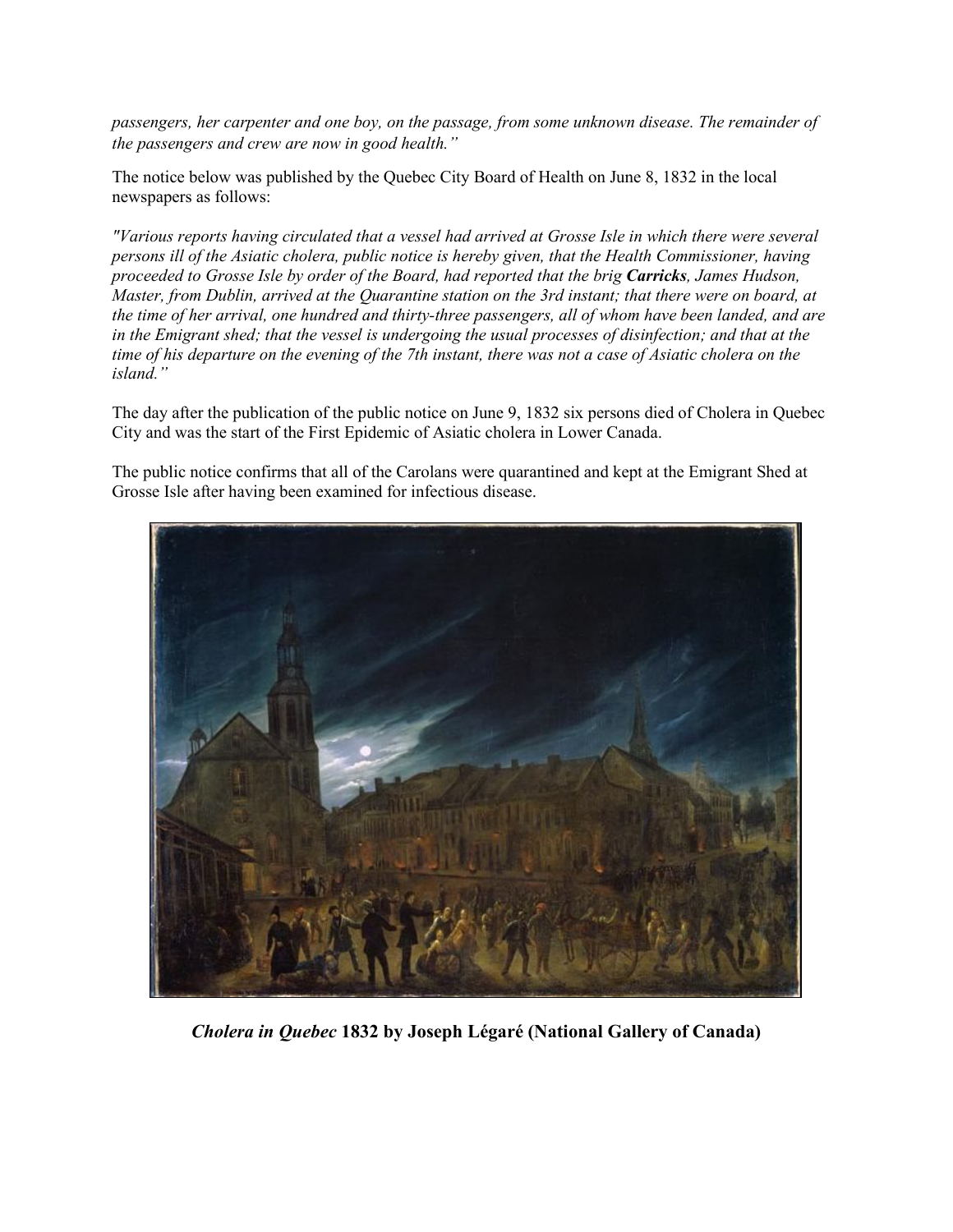

Library and Archives Canada

## **The Carricks anchored at the port of Quebec in 1832**

(*The Anchorage at Quebec City, 1832* - Watercolor by Henry Byam Martin)

The peak of the immigrant wave in 1832 occurred during the week ending June 9 when 10,000 immigrants (mostly Irish) arrive in the month of June. The Carolans were part of this peak wave and this was the week before cholera broke out. The population of the City of Quebec before the wave was only about 27,000 so a major problem of housing immigrants ensued and a tented camp for 500 persons was opened on the Plains of Abraham using tents lent by the army. The Quebec City Board of Health opened the camp on June 15, 1832\* (2 days after the Carolans arrived in Quebec City) and used it to house those named by the Quebec Emigrant Society. *\* The First Epidemic of Asiatic cholera in Lower Canada, 1832* by Geoffrey Bilson, Medical History - 1977

In Quebec City a cemetery was opened known as the Cholera Burial Ground. More than 5000 Irish and French victims of Cholera were interred here.

Fifteen years after the arrival of the Carolans, the *Carricks* now named the *Carrick of Whitehaven*, left the port of Sligo, Ireland in 1847. The ship broke into pieces and sank off of Cap des Rosiers on the Gaspé Peninsula, killing 119 of its 187 passengers. A monument was erected in 1890 by Montreal's St Patrick's parish, honoring the deceased. An Irish flag flies at the monument site all year round. Later, the bell from the ship, washed ashore in 1966 and became part of the monument.